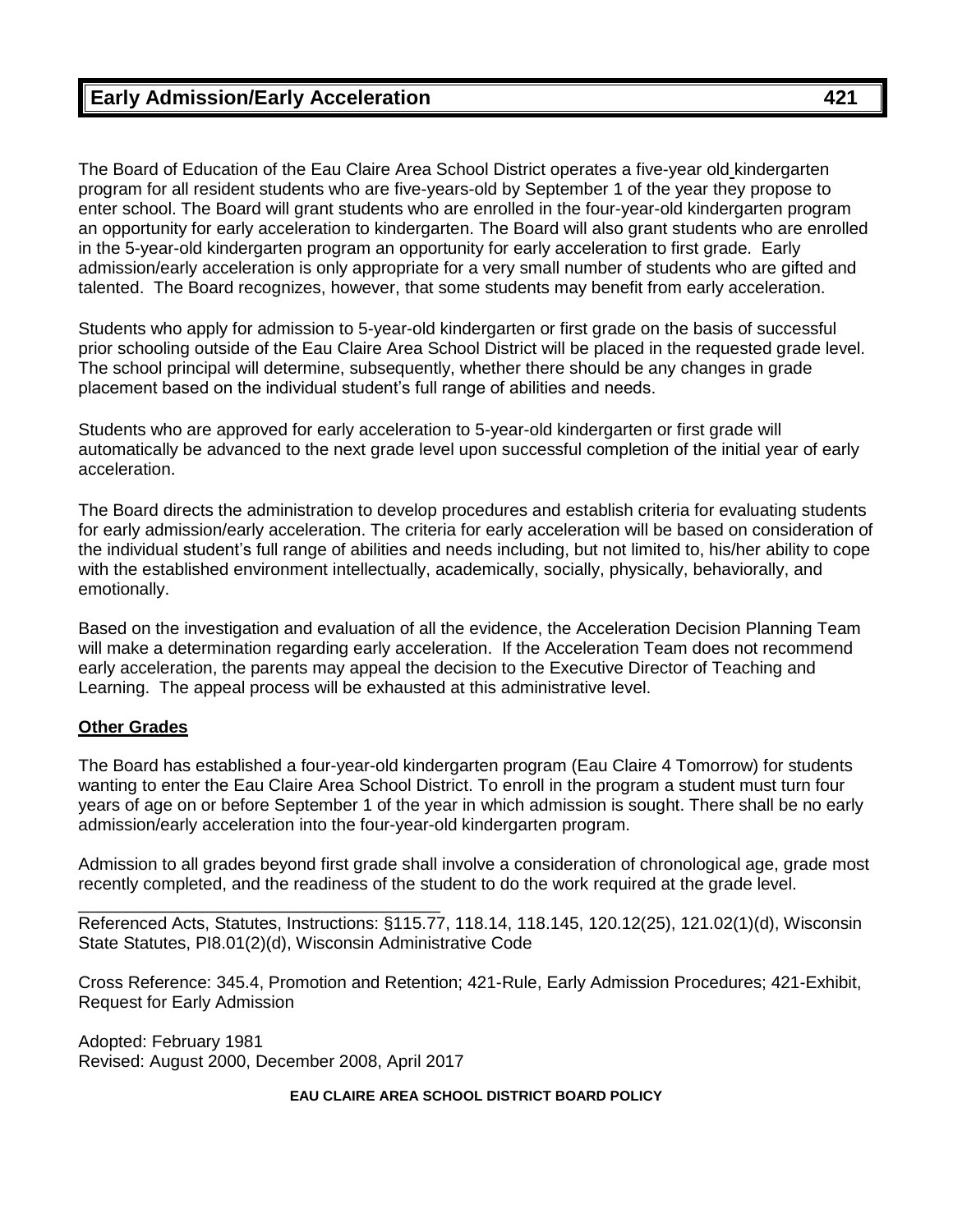# **Early Admission/Early Acceleration Procedures 421-Rule**

The following procedures and criteria shall be followed in complying with the Board of Education's established policy regarding application for early admission to kindergarten and first grade. The child must be four years old by September 1 of the year in which they wish to enroll to be considered for kindergarten; five years old by September 1 for first grade.

#### 1. Procedures

- a. Parents/guardians may make written application to the building principal of the neighborhood elementary school in which the child intends to enroll. Such application shall be made by April 15 of the year the child intends to enroll. (Forms for making application are available at each elementary school office.) Students transferring from outside of the district may complete and file an application after April 15 if necessary.
- b. The principal and representative of the gifted/talented program will hold a personal interview with the parent(s)/guardian(s) to determine the reasons for requesting early admission to school. Parents/guardians will be provided information regarding policy and procedures; and will be counseled regarding the appropriateness of the application at this conference.
- c. Parents will enroll their child in the age appropriate EC4T site of their choice or kindergarten of their neighborhood school. Procedures for early entrance/early admission to kindergarten or first grade will be implemented. Preliminary screening will occur after six weeks of instruction in EC4T or the kindergarten classroom.
- d. If the preliminary screening at six weeks suggests the student as a potential candidate for early acceleration, the Acceleration Decision Planning Team (e.g., parent, current teacher, receiving teacher, principal, gifted/talented resource teacher, school psychologist, reading specialist, guidance counselor, and EC4T director if necessary) will conduct appropriate evaluations of the student and convene at the end of the first trimester to consider the results and determine appropriate placement for the student. If there is insufficient evidence to recommend further evaluations at that time, students will continue to be monitored for possible future placement options.
- e. If the Acceleration Decision Planning Team does not recommend early acceleration, the parents/guardians may appeal the decision to the Executive Director of Teaching and Learning. The appeal process will be exhausted at this administrative level.

#### 2. Criteria

Data from observations, assessments, and evaluations in the EC4T setting indicate that the student demonstrates:

- Superior intellectual ability
- Proficiency in language skills and the ability to express himself or herself well
- Grade appropriate social, emotional, and behavioral development as evidenced by classroom participation and interaction with peers
- Appropriate academic abilities for success in the projected grade level
- 3. Progress Monitoring

Students who are grade-level accelerated will be monitored by the classroom teacher and gifted/talented program personnel to provide supplementary instruction and programming as necessary.

Adopted: February 1981, Revised: December 2008, April 2017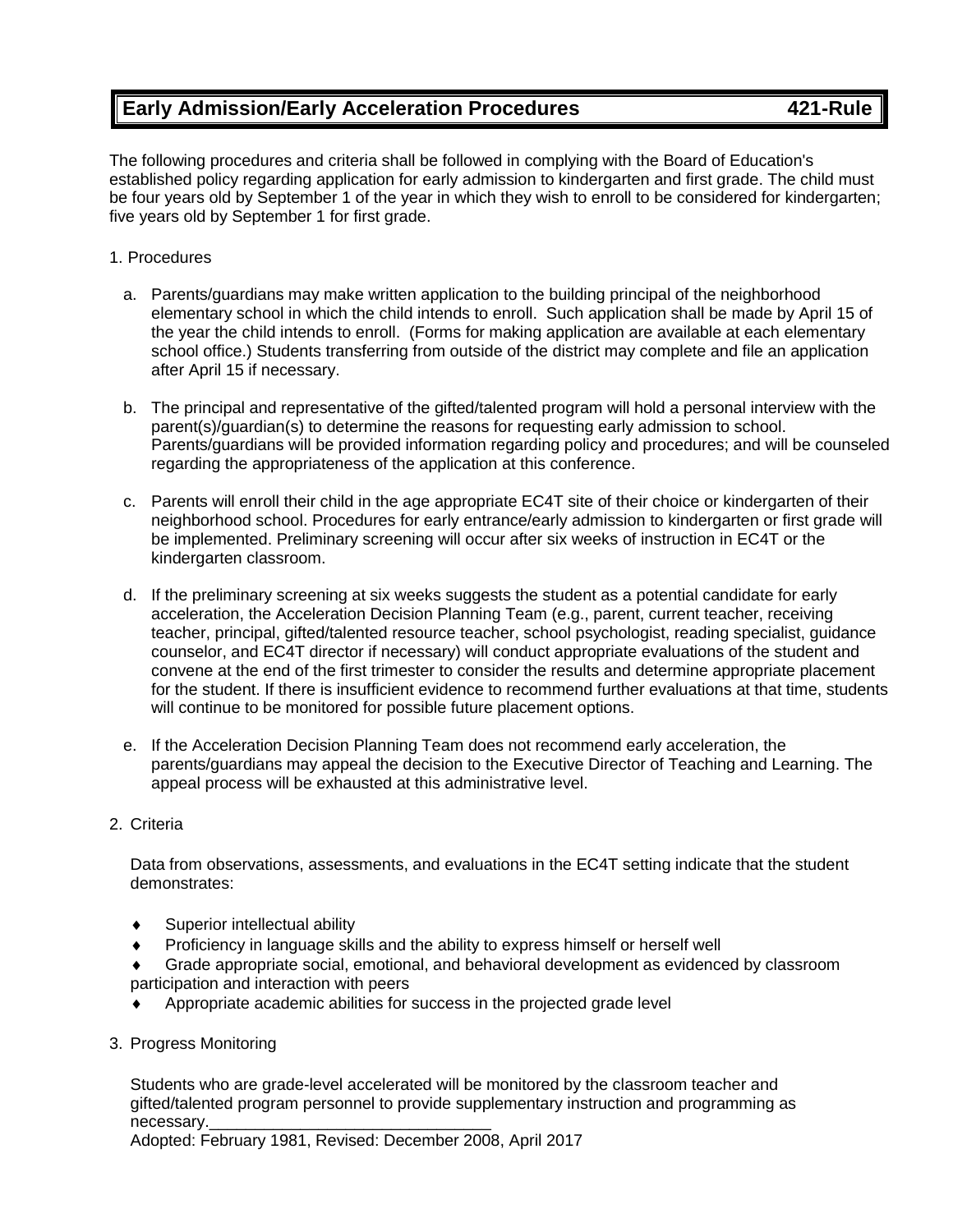

500 Main Street Eau Claire, WI 54701-3770 (715) 852-3045 FAX (715) 852-3066 ATTN: Student Services

## **APPLICATION FOR EARLY ENTRANCE TO** □ **KINDERGARTEN** □ **FIRST GRADE**

| Child's Name | <b>Birth Date</b> |       | Sex |
|--------------|-------------------|-------|-----|
| Address      | School            |       |     |
| Parents      |                   | Phone |     |

Birth Certificate Approved: □ Yes □ No

| Brother's and Sister's Name | Age | <b>Local School Child Attends</b> |  |
|-----------------------------|-----|-----------------------------------|--|
|                             |     |                                   |  |
|                             |     |                                   |  |
|                             |     |                                   |  |

Pre-School Experience: (Where, When)

## **EARLY ADMISSION/ EARLY ACCELERATION REGULATIONS AND PROCEDURES**

Research and experience clearly indicate that most children will have a more successful experience if they enter school with their usual age group. It is recognized, however, that there are a few intellectually superior, socially mature children who could benefit from early admission/early acceleration to school. The early admission/early acceleration procedure consists of the following:

- 1. The child must be four years old by September 1 of the year in which they wish to enroll to be considered for kindergarten; five years old by September 1 for first grade. (Verification of the official birth certificate is required.)
- 2. Complete and file an application form on or before April 15. Students transferring from outside of the district may complete and file an application after April 15 if necessary.
- 3. Initial screening consists of an appointment with the principal, a representative of the gifted/talented program, and the parent/guardian. At this meeting, early admission/ early acceleration kindergarten procedures will be explained.